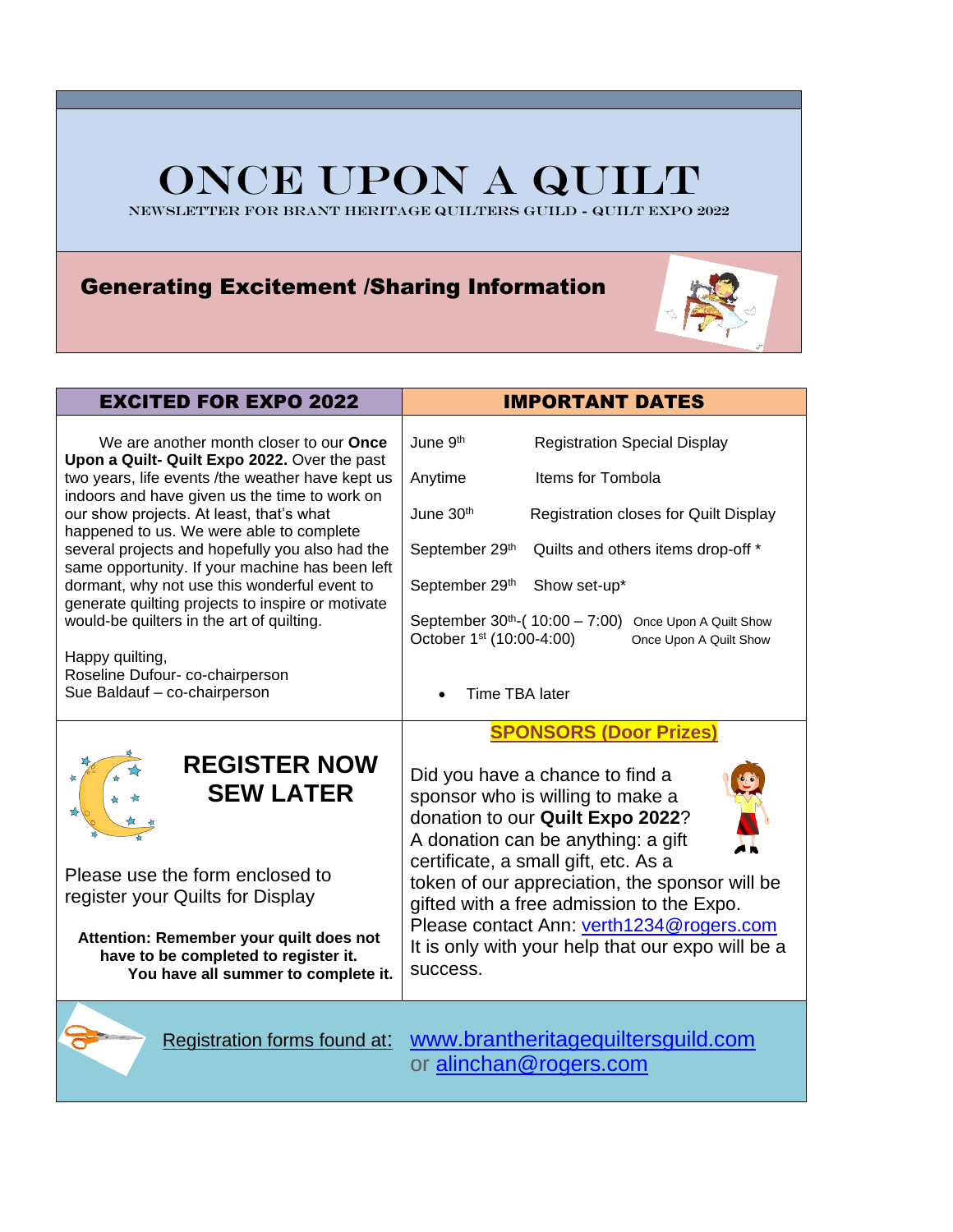| <b>QUILT CATEGORIES</b>                                                                                                                                                                                                                                                                                                                                                                                                                                                                           | <b>VOLUNTEERS (set-up of Quilts)</b>                                                                                                                                                                                                                                                                                                                                                                                                                                                                                                                                                                                |
|---------------------------------------------------------------------------------------------------------------------------------------------------------------------------------------------------------------------------------------------------------------------------------------------------------------------------------------------------------------------------------------------------------------------------------------------------------------------------------------------------|---------------------------------------------------------------------------------------------------------------------------------------------------------------------------------------------------------------------------------------------------------------------------------------------------------------------------------------------------------------------------------------------------------------------------------------------------------------------------------------------------------------------------------------------------------------------------------------------------------------------|
| 1. Bed quilt (greater than 60 inches X<br>80 inches)<br>2. Lap quilts (must be at least 50<br>inches by 65 inches)<br>3. Crib size (must be at least 36 inches<br>by 45 inches)<br>4. Wall hanging (smaller than bed size<br>quilt)<br>5. Miniature (perimeter 64 inches -<br>add all 4 sides)<br>6. Christmas Stockings<br>7. Welcome Hallway Display (no<br>greater than 20 inches by 35 inches)<br>8. Fashion item<br>9. Other<br>For more info please contact Aline<br>at alinchan@rogers.com | Looking to show off your muscles? We are<br>looking for volunteers for set-up and take<br>down of quilts at our Once Upon a Quilt<br>2022 Expo. The good news is you don't have<br>a member to volunteer. If you are interested<br>in showing us your flex, contact Sarah Y. at<br>info@spooledrottenqults.com.<br><b>VOLUNTEERS (during Quilt Expo)</b><br>Get in touch if you'd like to join this amazing<br>group. Please contact Janice at 905-627-<br>8546 or geojanferguson@gmail.com.<br>If you want to volunteer at Once Upon A<br>Quilt 2022, she will discuss with you your<br>interest and availability. |
| Q & A<br>1. When will I get information about<br>the drop-off time?<br>Information regarding the drop off<br>time will be provided by early<br>September.<br>2. Can I submit my Special Display<br><b>Christmas Stocking and my</b><br><b>Welcome hallway banner</b><br>beforehand?<br>Please submit at the September 9th<br>guild meeting to Janet, Sue or<br>Roseline.<br>3. When do I submit my items to                                                                                       | 4. Can I register for the Christmas<br><b>Stocking (Special Display)? Please</b><br>contact Janet<br><u>Jperrodou@rogers.com</u> or at<br>519-752-8943 by June 9th, 2022.<br><b>WELCOME Hallway Banner</b><br>Let Roseline know if you are going to<br>make a banner for our hallway display<br>at roselineduf@hotmail.com by June<br>$9th$ , 2022.                                                                                                                                                                                                                                                                 |
| <b>Quiltique?</b><br>You are asked to fill out the Quiltique<br>Item Inventory List and to present to<br>Rica or Stephanie at the September<br>9 <sup>th</sup> guild meeting. You will be given<br>tabs to affix to your items and you<br>must bring in your items on the drop<br>off date (Sept. 29th)                                                                                                                                                                                           | <b>TOMBOLA</b><br>Do you have an item for<br><b>Tombola? Contact Jackie</b><br>(jackie.kaye123@gmail.com) and she will<br>gladly go and pick it up.                                                                                                                                                                                                                                                                                                                                                                                                                                                                 |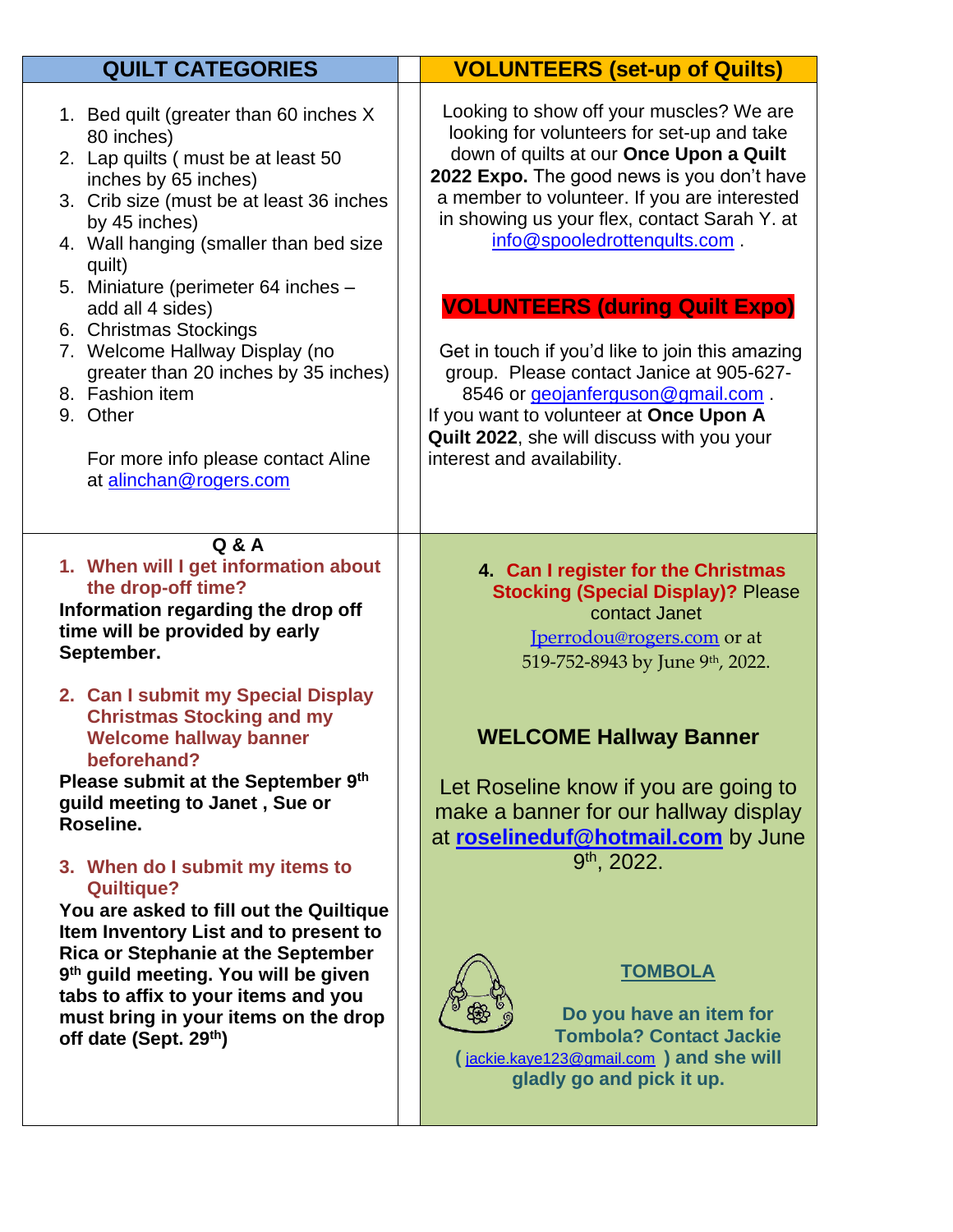## **Once Upon a Quilt 2022- BHQG Quilt Expo**

## **HOW TO MAKE A HANGING SLEEVE FOR YOUR QUILT**

#### **WHAT IS A HANGING SLEEVE AND WHY IS IT NECESSARY?**

The larger quilts will be suspended on quilt racks made of 2-inch-wide rods. These rods slide through a fabric tube or "sleeve" at the top back of the quilts. This allows the quilts to hang evenly without stretching.

#### **IS IT PERMANENT OR TEMPORARY?**

As a temporary measure, the sleeve can be sewn on after the quilt is finished and can be removed later. Some quilters keep these temporary sleeves and reuse them. If you wish to have a permanent hanging sleeve, it can be added at the same time as the binding.

#### **WHAT FABRIC SHOULD YOU USE?**

This sleeve can be any fabric. If you plan to have a permanent hanging sleeve, you may wish to match the backing fabric.

#### **WHAT SIZE DO YOU MAKE THE SLEEVE?**

Remember this sleeve should be the entire width of your quilt. The sleeve must have enough fullness, so it does not pull and show on the front of your quilt. The instructions here use fabric that is 10 inches wide. Other instructions may suggest 8- or 9-inch widths but your sleeve must be big enough for the BHQG quilt rods.

#### **INSTRUCTIONS**

- 1. Measure the width of your quilt including the binding.
- 2. Cut (or piece together) fabric to measure 10-inch-wide X width of your quilt plus 1 inch.

3. Fold in the short ends  $\frac{1}{2}$  inch and press. Fold in again  $\frac{1}{2}$  inch and press. Fold in again  $\frac{1}{2}$ inch, press and sew. This eliminates the raw edge

4. Fold the fabric strip in half wrong sides together, press and sew 1/2in. seam along the long edge.



5. Press the seam open, centre it and press.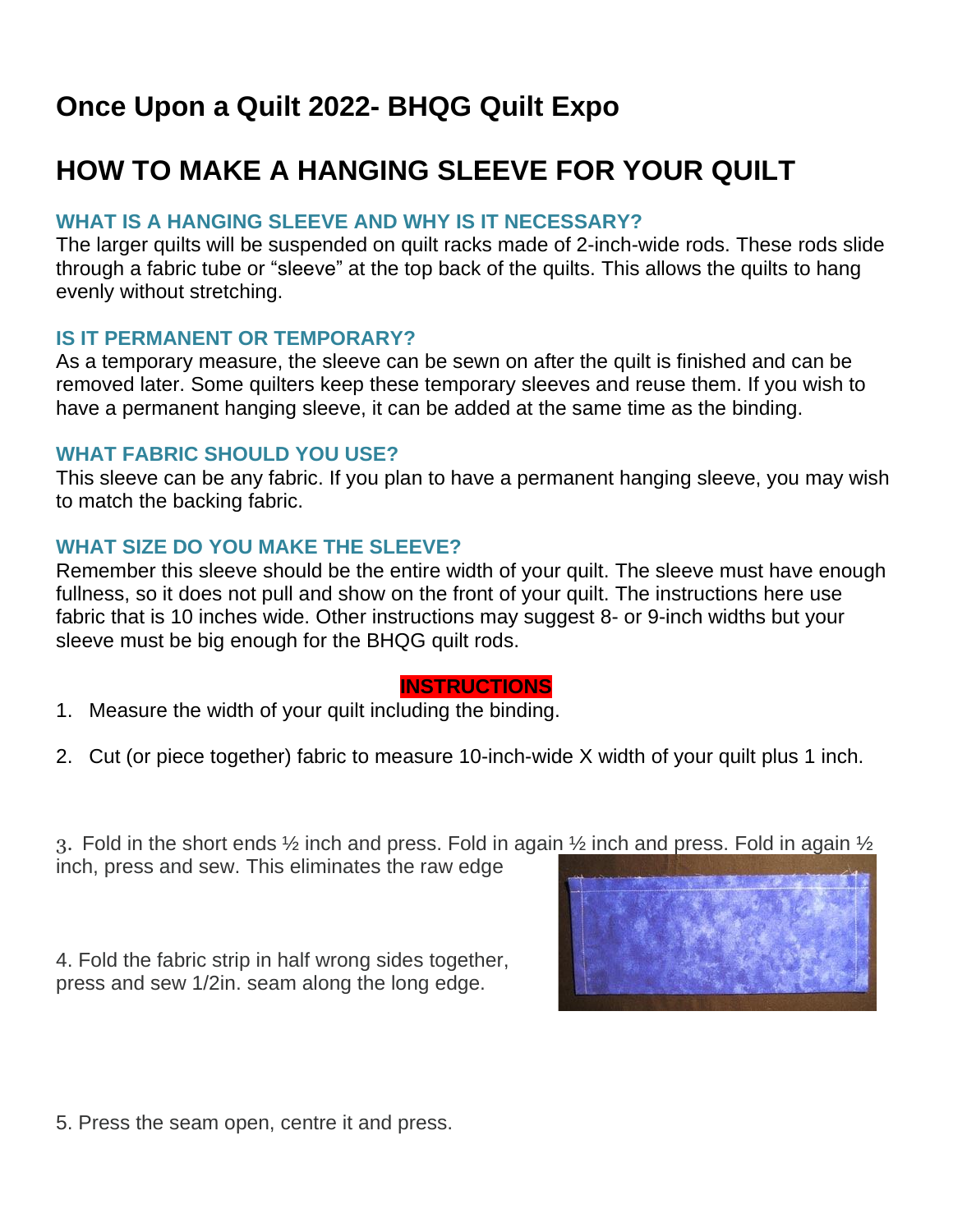6. Along one of the long edges, fold down and press about ½ inch pleat.

**See photo.** This allows for a little slack so the quilt will hang better on a rod or slat. Without this slack on the

back, you may have a bulge on the front of the quilt where the hanging rod goes through. You can see this slack more clearly on the side view photo below.

7. Use a whipstitch to sew the top edge of the tube to the quilt backing. Stitch into the quilt batting occasionally to help strengthen the seam but do not allow the stitches to show on the front of the quilt. Whipstitch the lower edge of the sleeve to the quilt. Remove pins. The sleeve

Whipstitch the (short) back sides of the sleeve to the quilt. Leave the front sides open to allow for rod insertion.

will bulge out a bit to allow space for a

hanging rod.

8. Your hanging sleeve will be the perfect 4 ½ inch size for the BHQG quilt racks.

*S. Baldauf 2022*

*ref. S. B. Knapp*





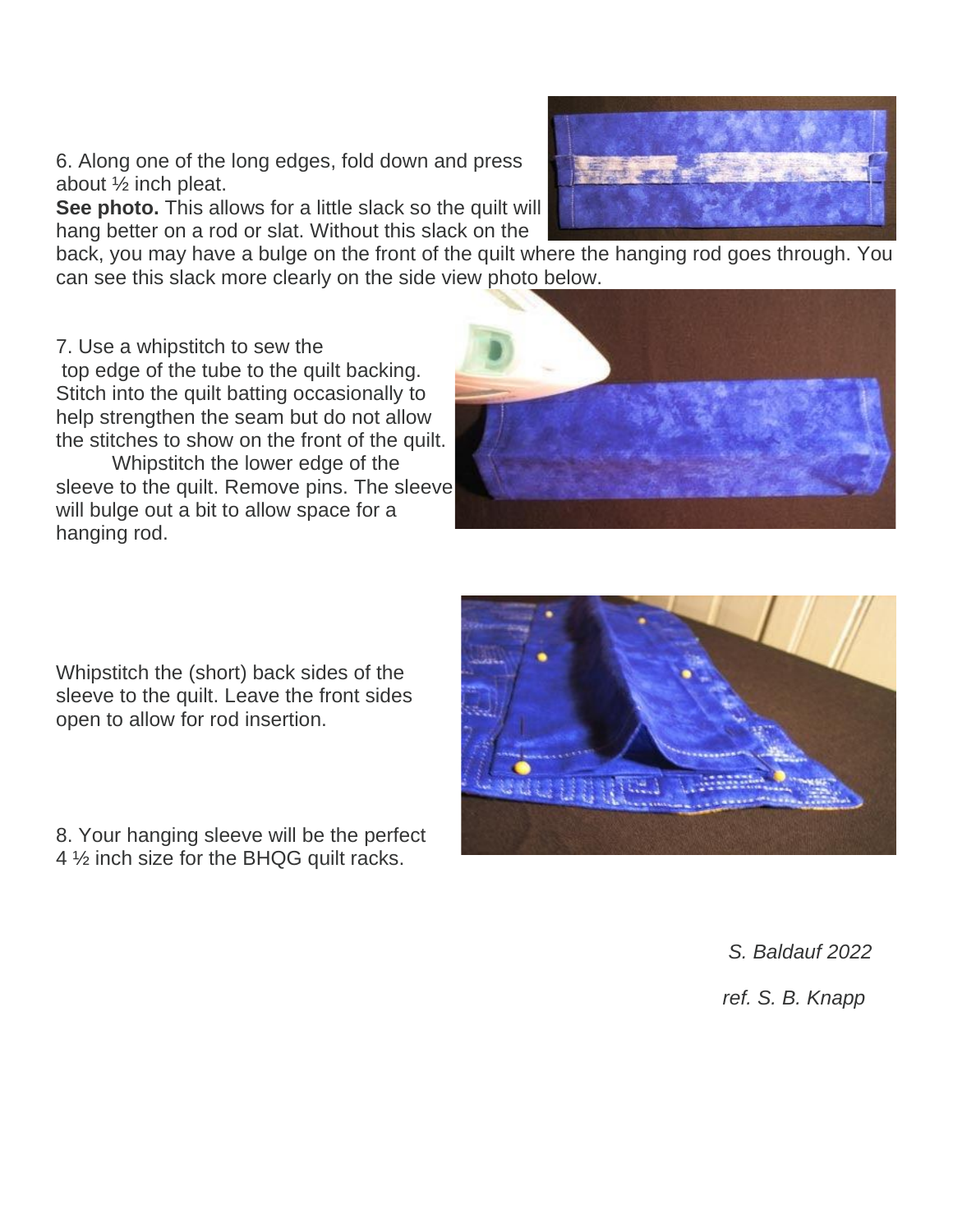|                                                                                                             | <b>ONLY ONE ITEM PER FORM</b><br>Registration opens on February 10, 2022<br>your item(s). | <b>Brant Heritage Quilters Guild</b><br>Best Western Plus, 19 Holiday Inn Drive, Brantford<br>Deadline for submission of registration is June 30, 2022. Please send in your form early even if you have not finished | <b>Registration Form</b><br><b>ONCE UPON A QUILT</b><br>September 30 & October 1, 2022 |                                | In box above, please<br>mark with #1 if this is<br>your first choice for<br>hanging. |
|-------------------------------------------------------------------------------------------------------------|-------------------------------------------------------------------------------------------|----------------------------------------------------------------------------------------------------------------------------------------------------------------------------------------------------------------------|----------------------------------------------------------------------------------------|--------------------------------|--------------------------------------------------------------------------------------|
|                                                                                                             |                                                                                           |                                                                                                                                                                                                                      |                                                                                        |                                |                                                                                      |
|                                                                                                             |                                                                                           |                                                                                                                                                                                                                      |                                                                                        |                                |                                                                                      |
|                                                                                                             |                                                                                           |                                                                                                                                                                                                                      |                                                                                        |                                |                                                                                      |
|                                                                                                             |                                                                                           |                                                                                                                                                                                                                      |                                                                                        |                                |                                                                                      |
|                                                                                                             |                                                                                           | Machine Quilted by: _________________________________Hand Quilted by _______________________________                                                                                                                 |                                                                                        |                                |                                                                                      |
|                                                                                                             |                                                                                           |                                                                                                                                                                                                                      |                                                                                        |                                |                                                                                      |
|                                                                                                             |                                                                                           |                                                                                                                                                                                                                      |                                                                                        |                                |                                                                                      |
|                                                                                                             | <b>ARTICLE</b> (include your measurements)                                                |                                                                                                                                                                                                                      |                                                                                        | DIMENSIONS (please use inches) |                                                                                      |
| B                                                                                                           | <b>Bed Size Quilt</b>                                                                     | (must be at least $60''$ W $\times$ $80''$ L)                                                                                                                                                                        |                                                                                        | $W$ $\times$ L                 |                                                                                      |
|                                                                                                             | Lap Quilt                                                                                 | (must be at least 50" W $\times$ 60" L)                                                                                                                                                                              |                                                                                        | $W$ $xL$ $T$                   |                                                                                      |
| C                                                                                                           | Crib Size Quilt                                                                           | (must be at least 36" W x 45" L)                                                                                                                                                                                     |                                                                                        | $W$ _______ x L _______        |                                                                                      |
| W                                                                                                           | Wall Hanging                                                                              | (smaller than bed size quilt)                                                                                                                                                                                        |                                                                                        | $W$ $xL$                       |                                                                                      |
| M                                                                                                           | Miniature quilt                                                                           | (perimeter 64" – add all 4 sides)                                                                                                                                                                                    |                                                                                        | $W$ $\times$ L                 |                                                                                      |
| S                                                                                                           | Santa Stocking                                                                            |                                                                                                                                                                                                                      |                                                                                        | $W$ $X$ L                      |                                                                                      |
| Н                                                                                                           | Hallway Display (20" x 35")                                                               |                                                                                                                                                                                                                      |                                                                                        | $W$ $xL$                       |                                                                                      |
| F                                                                                                           |                                                                                           | Fashion item - circle one or indicate: dress / vest / hat / scarf / jacket / other                                                                                                                                   |                                                                                        |                                |                                                                                      |
| O                                                                                                           |                                                                                           | Other item not listed above, please explain and give dimensions, if possible: ______________________                                                                                                                 |                                                                                        |                                |                                                                                      |
|                                                                                                             |                                                                                           | This item for sale - Yes () No () Price \$ _____________(Please see Quiltique. 10% of sale price goes to the Guild)                                                                                                  |                                                                                        |                                |                                                                                      |
| Story: Tell us in 50 words or less what inspired the quilt: (please use back of page if you need more room) |                                                                                           |                                                                                                                                                                                                                      |                                                                                        |                                |                                                                                      |
|                                                                                                             |                                                                                           |                                                                                                                                                                                                                      |                                                                                        |                                |                                                                                      |

EMAIL: alinchan@rogers.com with your registration OR MAIL: Aline Chan, 87 East Tree Drive, Breslau ON, N0B 1M0 Or in person at the BHQG meetings.

- $\bullet$ Please keep a copy for your records.
- One article / item per form.  $\bullet$
- At the September 8, 2022 meeting (before Quilt Expo) you will be given paper labels for your items, one of which you  $\bullet$ will pin with two safety pins on the quilt top, at the right bottom corner of your quilt or item. The other one is for your records. You are responsible for being at the meeting as the labels are a record of your entries.